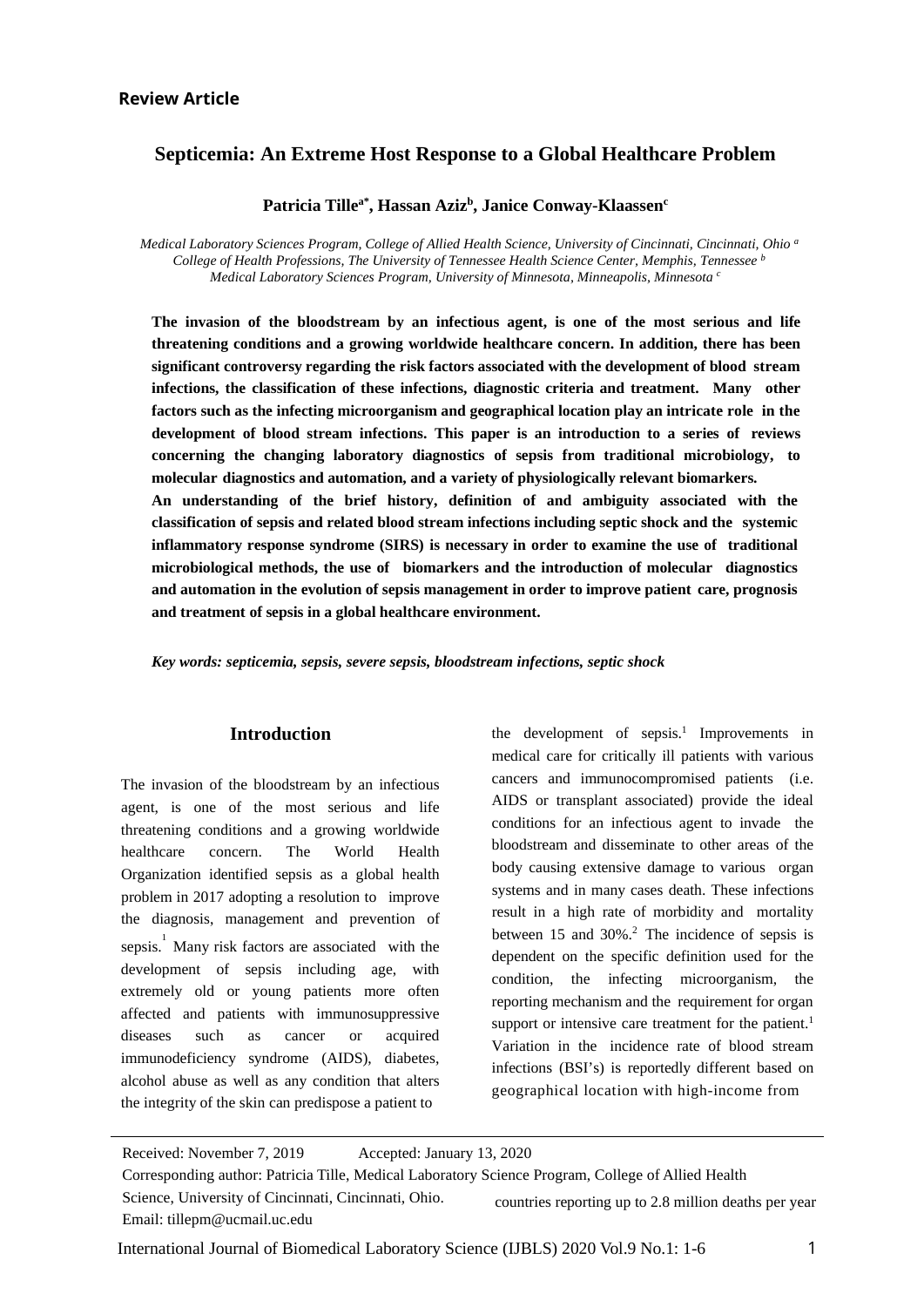sepsis. For example, the United Kingdom reports a 27% prevalence of sepsis in total intensive care unit (ICU) admissions and the United states reports a prevalence of 12%.<sup>1,3</sup> Reportedly, BSI's account for approximately 15% of all health care associated infections, which can be defined as the acquisition of an infection or has a central line for  $\geq 48$  hours.<sup>4</sup> Community acquired BSI's also occur and are present or develop prior to hospital admission. Approximately 80% of all cases of sepsis may arise from community acquired blood stream infections.<sup>1</sup> The classification of BSI's as either hospital acquired, health-care associated or community acquired infection are used to identify the risk factors associated with BSI as well as for epidemiological and infection control prevention practices.

## **History and Definitions**

The term sepsis, comes from the Greek word for putrefaction or decay of organic matter and can be traced back to more than 2700 years ago in the medical literature.5 The presence of any substance in the blood stream is referred to asemia which is also derived from the Greek word meaning blood.<sup>6</sup> This terminology includes bacteremia, the presence of bacteria in the blood; viremia, the presence of a virus in the blood; parasitemia, the presence of a parasite in the blood or fungemia, the presence of fungi in the blood. Whether the presence is transient, intermittent, or continuous, these conditions can lead to sepsis or septicemia. Septicemia is then further defined as not only the presence of an infectious agent in the blood stream but also the development of an infection as a result of the microorganism reproducing and eventually leading to injury or illness to the patient.<sup>6</sup> These definitions are primarily derived from the traditional methods for diagnosis of the infection that is defined by the microbiology laboratory and does not consider the medical definition of sepsis as it relates to the physiological status of the patient.

Sepsis was medically defined in the early 1990's by a panel of experts based on four systemic inflammatory response syndrome (SIRS) criteria, including tachycardia (heart rate > 90 beats per minute), tachypnea (respiratory rate > 20 breaths per minute), fever or hypothermia  $(>\!\!38^{\circ}\text{C}$  or < 36°C). Leukocytosis (white blood cells > 12000/ mm<sup>3</sup>), leukopenia (white blood cells  $<$  4000/ mm<sup>3</sup>) or bandemia (10% immature neutrophils). SIRS is further defined as a documented or suspected blood stream infection with evidence of two or more of the previously listed criteria.3,5,6,7 Signs and symptoms of SIRS in addition to these criteria may include hyperventilation leading to excess loss of carbon dioxide from the body and subsequent respiratory alkalosis (a condition caused by the loss of acid leading to an increase in pH), skin lesions, change in mental status, and diarrhea.<sup>6</sup> Severe sepsis was then further defined as sepsis complicated by acute organ dysfunction that can lead to septic shock. Clinically, septic shock manifests with additional signs and symptoms including acute respiratory distress, renal failure, disseminated intravascular coagulation, and tissue destruction.5,7 Septic shock has been reported to cause more than 40% of hospital related patient mortality rates.<sup>7</sup> This condition is mediated by the production of bacterial exotoxins, the presence of bacterial endotoxin and the host's inflammatory response including the production of cytokines such as tumor necrosis factor and other interleukins. The host's overall inflammatory response to a blood stream infection that results in the development of septic shock is one of the most serious complications associated with sepsis.

As sepsis progresses, it is believed to be important to utilize standard criteria to help monitor the progression and treatment of these patients in order to prevent further infection and systemic organ damage and dysfunction that can lead to death. In order to develop standardization associated with the diagnosis of sepsis, organ dysfunction was clinically classified using a system referred to as the Sequential (Sepsis-related) Organ Failure Assessment Score (SOFA).<sup>1,5</sup> The SOFA score utilizes specific functional criteria to assess the respiratory system, central nervous system, liver function, cardiovascular system, coagulation and renal system in BSI's. Multiple studies have examined the effectiveness of using the SOFA score for the diagnosis and prognosis associated with BSI. These studies suggest that there is a high correlation with sequential systemic monitoring of organ dysfunction and an increase in the SOFA score within the first 48 hours of admission to an intensive care unit with a mortality rate of  $>$  50%.<sup>8</sup> Additional organ function scoring systems exist, including the mid-regional proadrenomedullin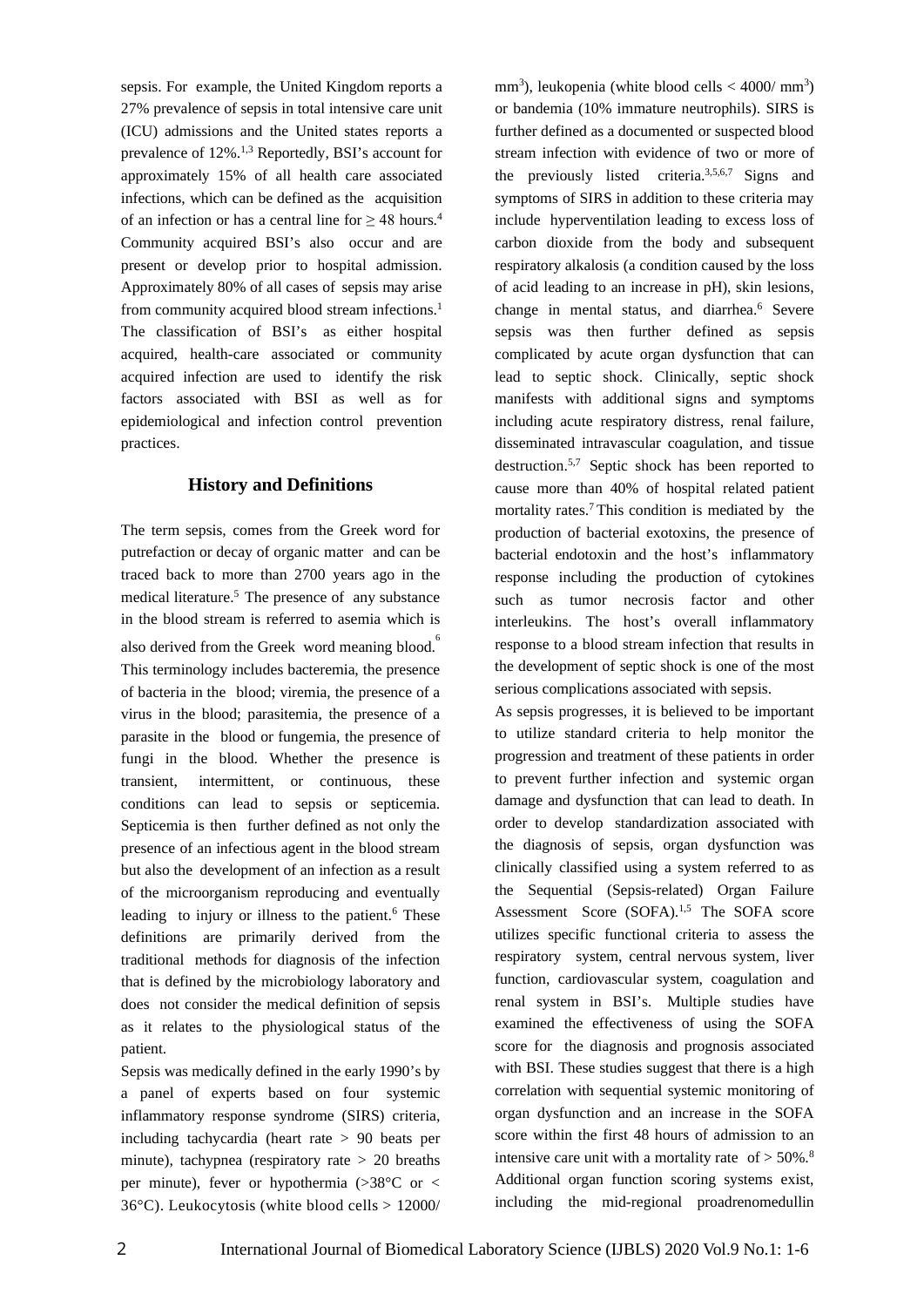(MR-proADM) and the APACHE II system, but there has been no standardization or complete agreement on the use of these methods.

Since the development of the original SOFA scoring system, severe sepsis as well as the clinical parameters for organ dysfunction have been eliminated from the definitions and recommendations for the diagnosis of sepsis.10 The 2016 task force addressing the Third International Consensus Definitions of Sepsis and Septic Shock (Sepsis-3) updated the definitions using large sets of data to the following:

#### **Sepsis**

- (a) Life-threatening organ dysfunction by a dysregulated host response to the infection.
- (b) Organ dysfunction as identified by an acute change in total SOFA score  $\geq 2$  points.

#### **Septic Shock**

- (a) Sepsis with underlying circulator and cellular/metabolic abnormalities that are profound enough to increase mortality.
- (b) Clinically defined sepsis with persisting hypotension requiring vasopression to maintain mean arterial pressure  $\geq 65$  mm Hg and with serum lactate  $> 22$  mmol/L.<sup>5,7</sup>

In addition to updating and improving these definitions, the task force also used the SOFA score to develop a quick SOFA that could be performed rapidly at the bedside of the patient. The qSOFA (quick SOFA) includes three components that include an assessment of the patient's respiratory rate  $(≥ 22$  breaths per minute), altered mental state and a systolic blood pressure of 100 mm Hg or less.<sup>5,10</sup> These criteria on the surface seem rather simple, non-labor intensive and can be used in a variety of settings from the hospitalized patient to the emergency room in order to improve diagnosis and patient care.

There are however, significant limitations when using the Sepsis-3 definitions and qSOFA for the diagnosis and initiation of treatment for sepsis. These limitations are associated with the data collection process and analysis being limited to mostly resource rich countries such as the United States as previously indicated in this document. This makes it difficult to apply the criteria universally to patient populations and medical care in other countries. Secondly, most of the data that has been collected applies to the adult population lacking data or predictive value associated with pediatric blood stream infections and patients after

the first 48 hours in ICU.<sup>5,11</sup> As a result, SOFA has not been universally or globally accepted as the best practice in the diagnosis, management and treatment for sepsis or septic shock.

Lastly, and arguably not any less important, is the fact that sepsis has been primarily treated as a consequence associated with patient comorbidity or predisposition for the development of sepsis in conjunction with the characteristics or virulence factors of the infecting organism without consideration for the patient's natural immune defense mechanisms and physiological influence. Additional factors such as the patient's genetic make-up, likely influence the risk for the development of sepsis similarly to any other advanced disease process. Studies indicate that genetic influences or alternate alleles for inflammatory cytokines such as TNF-α and regulatory cell surface markers on immune cells also play a role in the development of sepsis.1,12

### **Laboratory Diagnosis**

Primary care providers and clinicians are ultimately responsible to initiate the proper treatment and procedures in any case of suspected sepsis or septic shock. However, the clinical diagnostic laboratory and ancillary laboratory services play a crucial role in this decision, as well as insuring a rapid and accurate diagnosis for proper therapeutic management of the infections. Laboratory diagnosis of BSIs have historically relied on microbiological culture-based methods. However, it is very clear that not any one single method has demonstrated sufficient clinical success to be considered the "gold standard" for the diagnosis of BSI's. Advances in medical technology and the implementation of molecular based testing, has rapidly improved this process along with the use of biomarkers to assist in the recovery and identification of the infecting microorganism, the guidance of antimicrobial therapy, the removal of vascular lines and the implementation of other clinical interventions. These methods however, are not mutually exclusive and should be used in combination to insure proper diagnosis.

Specimen collection requires a standardized procedure including proper antisepsis, timing and number of cultures, volume of sample, the proper use of anticoagulants and proper media. Pathogen detection and identification using culture-based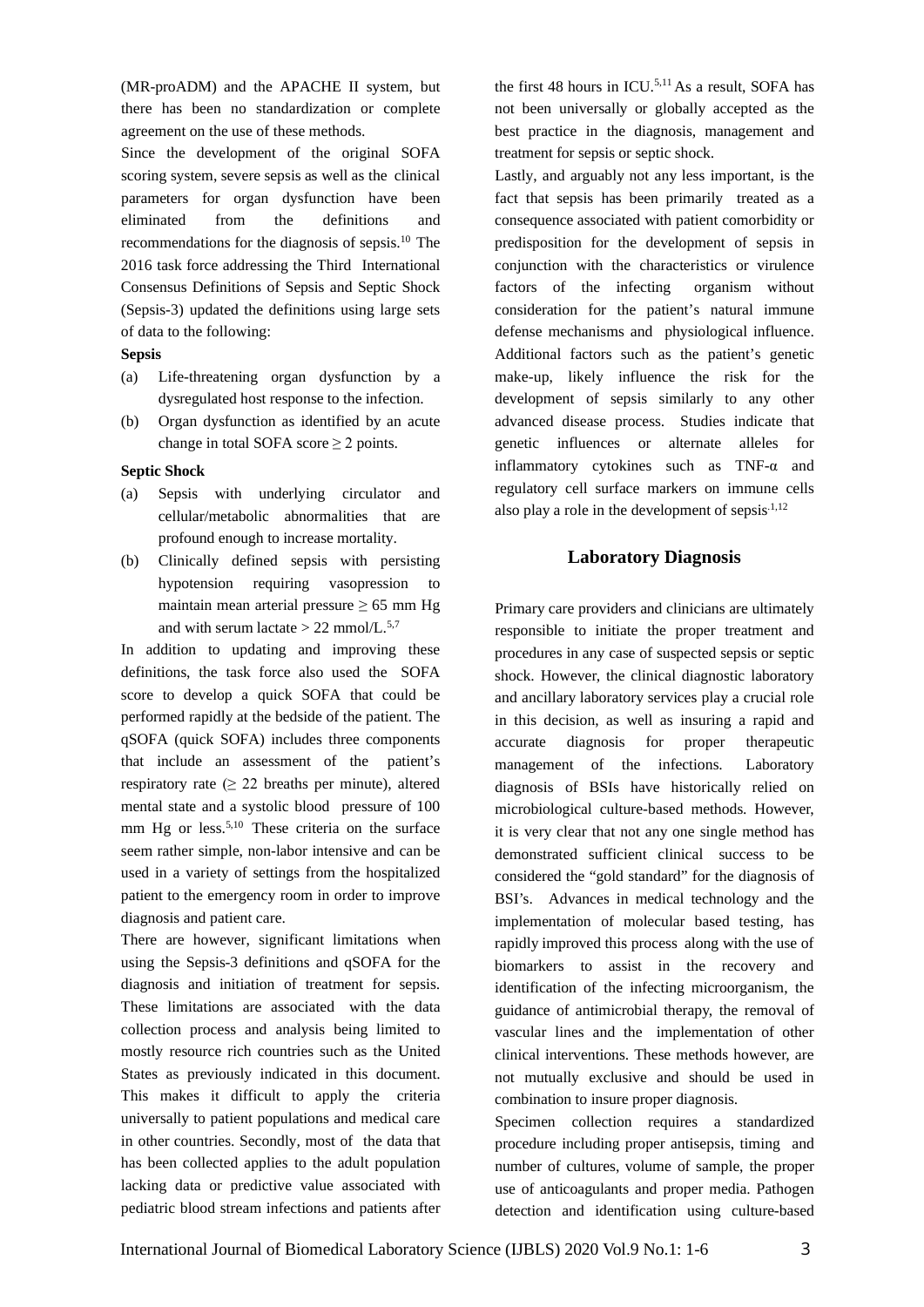methods rely more heavily on proper specimen collection without contamination than the newer methods in molecular microbiology or other non-culture based laboratory tests.<sup>6</sup> Only 60-65% of the etiologic agent of infection is identified in patients with positive blood cultures using culture-based methods.6 This may be due to several factors that include the administration of antibiotics prior to specimen collection, the organism failure to grow in the culture media, the organism is a slow-grower such as in fungenemia, insufficient specimen volume, or the culture was contaminated during collection. As a result, a variety of non-culture based nucleic acid-based methods have been developed in recent years that include direct hybridization or amplification techniques. These techniques not only detect genetic markers that can be used to identify the suspected pathogen but may also detect antibiotic resistance genes to avoid improper treatment of the infection.

In addition to microbiological culture and non-culture-based methods, hematological and biochemical parameters are available and can enhance the diagnosis of sepsis. This would include a complete blood count, metabolic panel that includes liver and renal function tests, and coagulation tests. These laboratory tests identify the signs of SIR's and evaluate the immune status of the patient. Additional biomarkers such as procalcitonin and lactate may also be used to diagnose sepsis and predict the success or failure of antimicrobial treatment.<sup>13,14</sup> Because sepsis is a multifactorial process that involves a systemic inflammatory response and various organ systems, the pattern of host response biomarkers can also be used to determine the patient's condition, provide supportive therapy and provide prognostic value. RNA expression patterns (transcriptomes) have been used to discriminate sepsis from non-infectious conditions in critically ill patients.6 Sepsis biomarkers, including patterns of inflammatory cytokines, can be used to diagnose sepsis, provide prognostic value and theranostic value to individualize patient treatment.<sup>1,5,12</sup> One example is TNF- $\alpha$ , a pro-inflammatory cytokine that plays a major role in response to infection as well as mediating the release of many other inflammatory molecules. When a pathogen enters the blood stream, a multitude of immune cells that includes lymphocytes, monocytes and

macrophages begin to secrete a series of cytokines such as TNF- $\alpha$ . TNF- $\alpha$  is predominantly produced by macrophages (activated monocytes), in response to infection. This results in an elevation of the cytokine during infection. However, serum levels of TNF- $\alpha$  have been shown to inversely correlate with the survival from severe sepsis.<sup>15</sup> In other words, when the levels of TNF- $\alpha$  increase in the blood stream in some patients the likely-hood of survival from sepsis decreases. This unexpected inverse correlation, prompted a series of studies that examined the levels of expression of TNF- $\alpha$  as well as other proinflammatory cytokines in sepsis and septic shock. A study by O'Keefe indicated that a single nucleotide polymorphism in the promoter for TNF- $\alpha$  alters the level of transcription of the gene in response to infection and inflammatory disease and is related to poor patient outcomes, including the development of sepsis.12 The study examined SNP variation in the promoter for TNF- $\alpha$  in 152 patients with severe trauma. The study demonstrated that patients with a G-A SNP at -308 in the genetic sequence was associated with a four-fold greater risk for the development of sepsis. This particular genetic change results in upregulation or increased transcription of TNF- $\alpha$ <sup>16</sup> When compared to other traditional risk factors such as age or transfusion of blood products within the first 24 hours following trauma, the SNP was a stronger risk factor and more predictive for the development of sepsis. $13$  There are conflicting studies in the literature related to TNF-α as it relates to the development of sepsis in different patient populations.<sup>16</sup>

The human inflammatory response is not unlike the complex factors that influence sepsis and relies on the expression of many other cytokines such as TNF-α. It is reasonable to expect variation in the expression and levels of cytokine production in different patient populations as well as in response to different infecting organisms. Additional studies have examined other inflammatory cytokines that include a variety of interleukins, interferons, selectins, and macrophage inflammatory proteins in response to different types of microorganisms such as Gram-positive, Gram-negative and fungal infections.17 Different types of blood stream pathogens seem to demonstrate alternate cytokine profiles independent of a standard control group, that may be useful in early detection of sepsis.<sup>17</sup> These studies support the evidence that the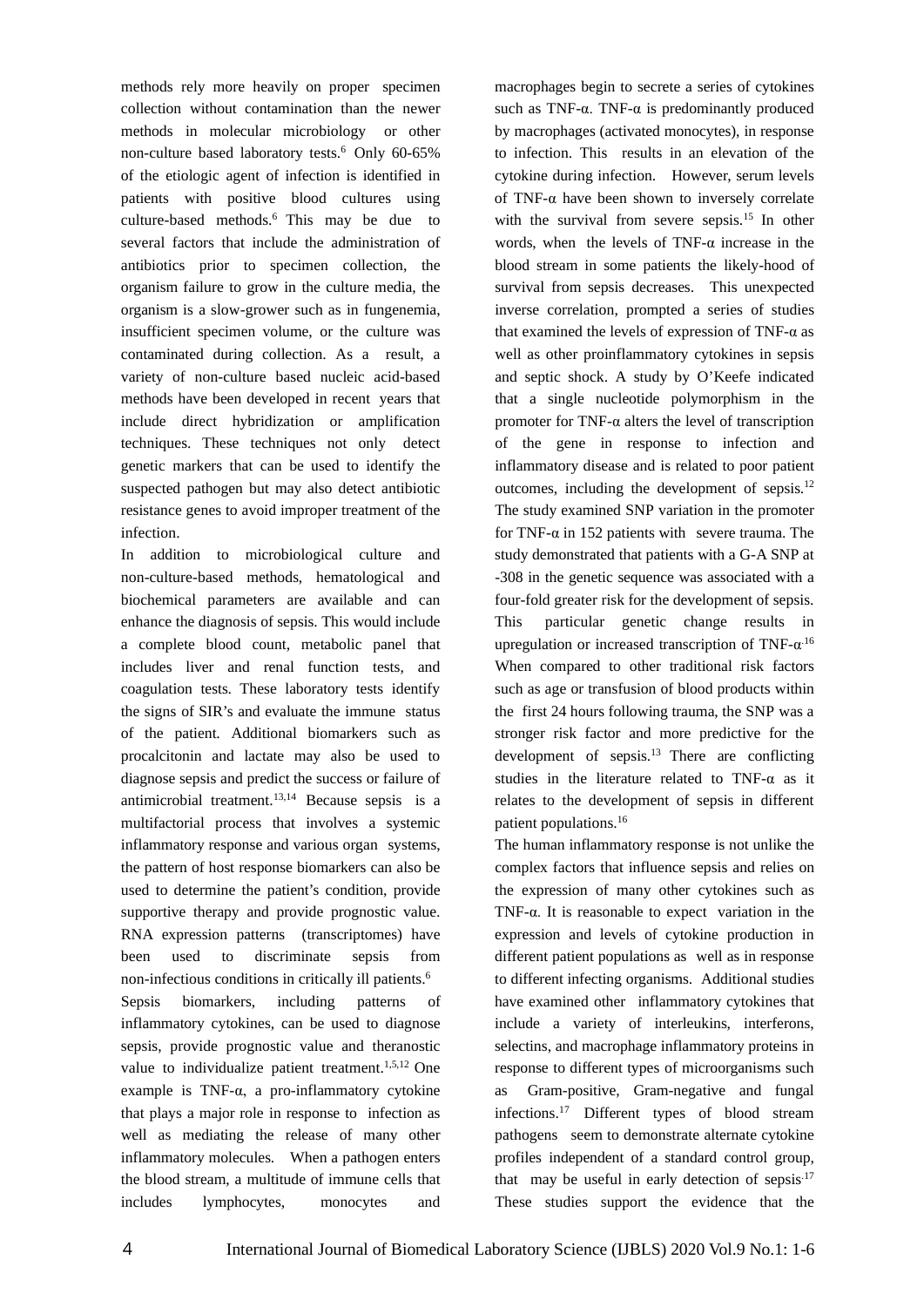development of sepsis and septic shock is influenced by the types of infecting organisms and the patient's genetic make-up. This further supports the need for the development of advanced technology, molecular methodologies, the use of biomarkers and personalized medicine in the future of our understanding of the development, diagnosis, and management of sepsis.

#### **Summary**

Despite the advances in laboratory diagnostics and medical treatment, there remain no clear, reliable laboratory-based criteria for the absolute prediction of a patient's response and outcome associated with a BSI. The Surviving Sepsis Campaign (http://www.survivingsepsis.org) is a group of international critical care and infectious disease professionals whose mission is to improve the diagnosis, treatment and outcome in cases of sepsis and septic shock. It provides guidance on rapid diagnosis and intervention using a 24-hour sepsis pathway and a critical 6-hour course of action.<sup>18</sup> This series of papers is intended to provide a review of traditional microbiological techniques, an overview of some of the more recent, rapid molecular methodologies and the use of representative biomarkers in the diagnosis and management of sepsis. Despite advances in medical laboratory diagnostics, blood cultures remain the standard for the identification and diagnosis of sepsis and septic shock.<sup>18</sup>

It is clear that sepsis and septic shock are all dynamic and ambiguous definitions when it comes to the patient's genetic predisposition, comorbidities, infecting organisms and the level or progression of medical care available to a patient. Despite all the efforts in advanced diagnostics, prognostics and treatment, sepsis will continue to remain a global problem as a result in an increase in patient survival from critical illnesses and the emergence of antibiotic resistance. The ultimate goal is to continue to collect evidence-based data in order to improve patient care, reduce length of stay and medical costs in an overall effort to reduce mortality rates associated with blood stream infections.

#### **References**

- 1. Ceconni M, Evans L, Levy M, et al. Sepsis and septic shock. Lancet 2018; 7:392(10141):75- 87.
- 2. Hattori H, Maeda M, Nagatomo Y, et al. Epidemiology and risk factors for mortality in bloodstream infections: A single-cetner retrospective study in Japan, Am J Infect Control 2018; 46,75-79.
- 3. Carroll KC, Pfaller MA, Landry ML, et al. Manual of clinical microbiology ed 12, Washington, DC, 2019, ASM.
- 4. Bharadwaj R, Bal A, Kapila K, Mave V, Gupta A, Blood stream infections, Biomed Res Int 2014; 515273. doi: 10.1155/2014/515273.
- 5. Bennett JE, Dolin R, Blaser MJ, Mandell D. Bennett's Principles and Practice of Infectious Diseases ed 9th, St. Louis Missouri, Elsevier, 2020.
- 6. Tille PM, Bailey and Scott's Diagnostic Microbiology ed 14, St. Louis Missouri, 2017, Elsevier.
- 7. Singer M, Deutschman CS, Seymour CW, et al. The Third International Consensus Definitions for Sepsis and Septic Shock (Sepsis-3). JAMA 2016; 315(8):801-810.
- 8. Ferreira FL, Bota DP, Bross A, et al. Serial evaluation of the SOFA score to predict outcome in critically ill patients, JAMA 2001; 286(14):1754-1758.
- 9. Akpinar A, Rollas K, Alagoz A, et. al. Performance evaluation of MR-proadrenomedullin and other scoring systems in severe sepsis with pneumonia. J Thorac Dis 2014; 6(7):921-929.
- 10. Kalantari A, Mallemat H, Weingart SD. Sepsis Definitions: The search for gold and what CMS got wrong. West J Emerg Med 2017; 18(5):951-956.
- 11.Raith EP, Udy AA, Bailey M, et. al. Prognostic Accuracy of the SOFA Score, SIRS Criteria, and qSOFA Score for In-Hospital mortality among adults with suspected infection admitted to the Intensive Care Unit, JAMA 2017; 317(3), 290-300.